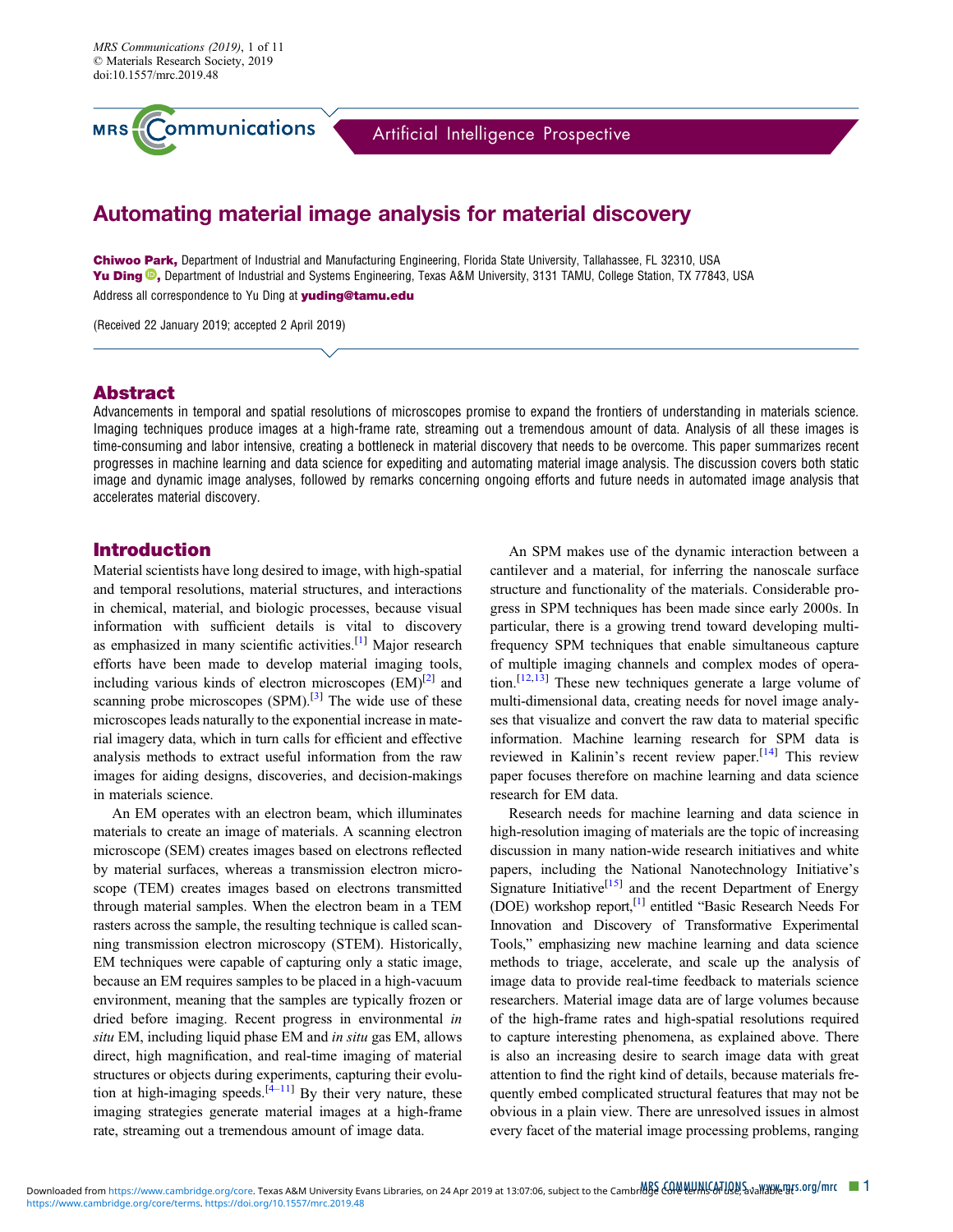from data storage and communication to analysis and decision making.

Manual analysis of high-resolution image data is definitely inefficient and may no longer be feasible in the era of big data. The manual task could take months of dedicated work by an expert just for a partial analysis. The fast arrival of large volumes of material image data creates a major bottleneck in advancing fundamental materials science, in spite of the fact that the innovation in imaging techniques is an enabler in the first place leading to new material discoveries. What this means is that in addition to the development of image acquisition techniques and instruments, we are in pressing needs of better and capable image data analysis methods to convert the massive amounts of raw data into useful information that is directly or substantively linked to fundamental chemical and physical mechanisms of material formation and dynamics.

Motivated by the emerging needs, this paper reviews recent research efforts that aim at automating material image analysis. Our review is organized based on different perspectives of visual information relevant to materials research, including morphology, location, dispersion, and spatial arrangements of materials, and dynamic material evolutions. We also discuss ongoing efforts and future research needs, following the review.

#### Morphology analysis

Many materials science problems are centered around understanding the relationship between material structures and properties or functionalities. Material structures are often imaged and characterized using microscopy techniques, and are described by the outlines of material interior and exterior structures as well as the geometric features of these outlines, such as sizes, shapes and topology. We call the problem of extracting the outlines from material images and quantifying their geometric features as morphology analysis. We discuss the state-of-the-art in morphology analysis for two-dimensional (2d) microscopic images and extend the discussion to the threedimensional (3d) images in the last paragraph of this section.

The most challenging part in morphology analysis is to extract the outlines of the material structures. The task is difficult due to many complicating factors, including but not limited to, the high image noises, low image contrasts, and uneven background illumination. Many practitioners attempted to apply simple edge detection algorithms such as Canny's edge detector<sup>[[16\]](#page-8-0)</sup> that locates the "edge pixels" or the intensity jump pixels around the interfacial areas between different materials. For micrographs of low contrast, however, "true" edge pixels and the intensity jumps become almost indiscernible due to background noises, and consequently, the edge detector produces fragmented edges, mixed with noise pixels. Combining the fragmented edge pixels into holistic outlines is not straightforward.

When the outlines of the materials imaged do not overlap, a good alternative is to denoise and binarize an image to its background and foreground—foreground corresponding to materials—and then extract the outlines of the foreground, as illustrated in [Fig. 1](#page-2-0). This approach is referred to as *image binar*ization. The simplest approach for image binarization is a global image thresholding that compares image pixel intensities with a chosen threshold; a popular algorithm which most commercial or open source software implements is the Otsu image thresholding.<sup>[[17\]](#page-9-0)</sup> However, the algorithm does not work well for many micrographs, particularly when the background intensity of a micrograph changes in space due to focused beam radiation or transitions between different background materials, to which local thresholds need to be applied.<sup>[[18\]](#page-9-0)</sup> Local thresholding is to estimate the background of an image, subtract the background from the image, and then apply a global threshold on the subtracted image (i.e., the residual image); the steps and intermedi-ate results are illustrated in [Figs. 1\(b\)](#page-2-0)–1(d). Vo and Park<sup>[[19\]](#page-9-0)</sup> provide a comprehensive summary of image binarization approaches and propose an effective background estimation method, enabling local thresholds to be constructed for a robust binarization of material images.

When materials are overly crowded in a sample and their images in a micrograph partially overlap, a simple binarization of the micrograph gives only the outlines of the overlapped materials instead of individual outlines. More sophisticated image analysis methods are needed to recover the outlines of individual material objects or structures buried in the overlaps. Park et al.<sup>[[20,21\]](#page-9-0)</sup> framed three necessary analysis steps for extracting the individual outlines. The first is to segment the binarization outcome into the images of individual material objects. In computer vision, such separation step is called image segmentation.<sup>[[22](#page-9-0)]</sup> The segmentation by itself does not yield the complete outlines of individual material objects, because the outlines are partially occluded due to the overlapping, and as such, the segmentation outcomes are incomplete outlines as illustrated in Fig.  $2(c)$ . The missing parts of the outlines must be inferred and recovered; this step is referred to as *outline inference* and illustrated in Fig.  $2(d)$ . The inference can exploit prior knowledge of material structures to fill in the blanks. For example, in particle analysis, when nanoparticle shapes are circular or elliptical, the prior shape information is used to formulate the segmentation and outline inference prob-lem.<sup>[[23,24\]](#page-9-0)</sup> When the prior knowledge is unavailable, material structure information of the well-isolated material structures in the same sample can be exploited for inference. For doing so, statistical modeling is needed to encode the structural information, which includes defining the metric and probability space of shapes or structures and formulating the statistical inference problems on the shape space. Park et al.  $[21]$  $[21]$  used a curve, parameterized by multivariate parameters, to represent a shape. A Gaussian mixture distribution was imposed on the parameters to represent multiple different shapes of materials and their variations. The modeling was combined with the outline inference step, which was iteratively solved by an expectation-conditional-maximization algorithm.<sup>[\[25](#page-9-0)]</sup> For very noisy images taken from solid samples, complementary imagery information such as both intensity and gradient must be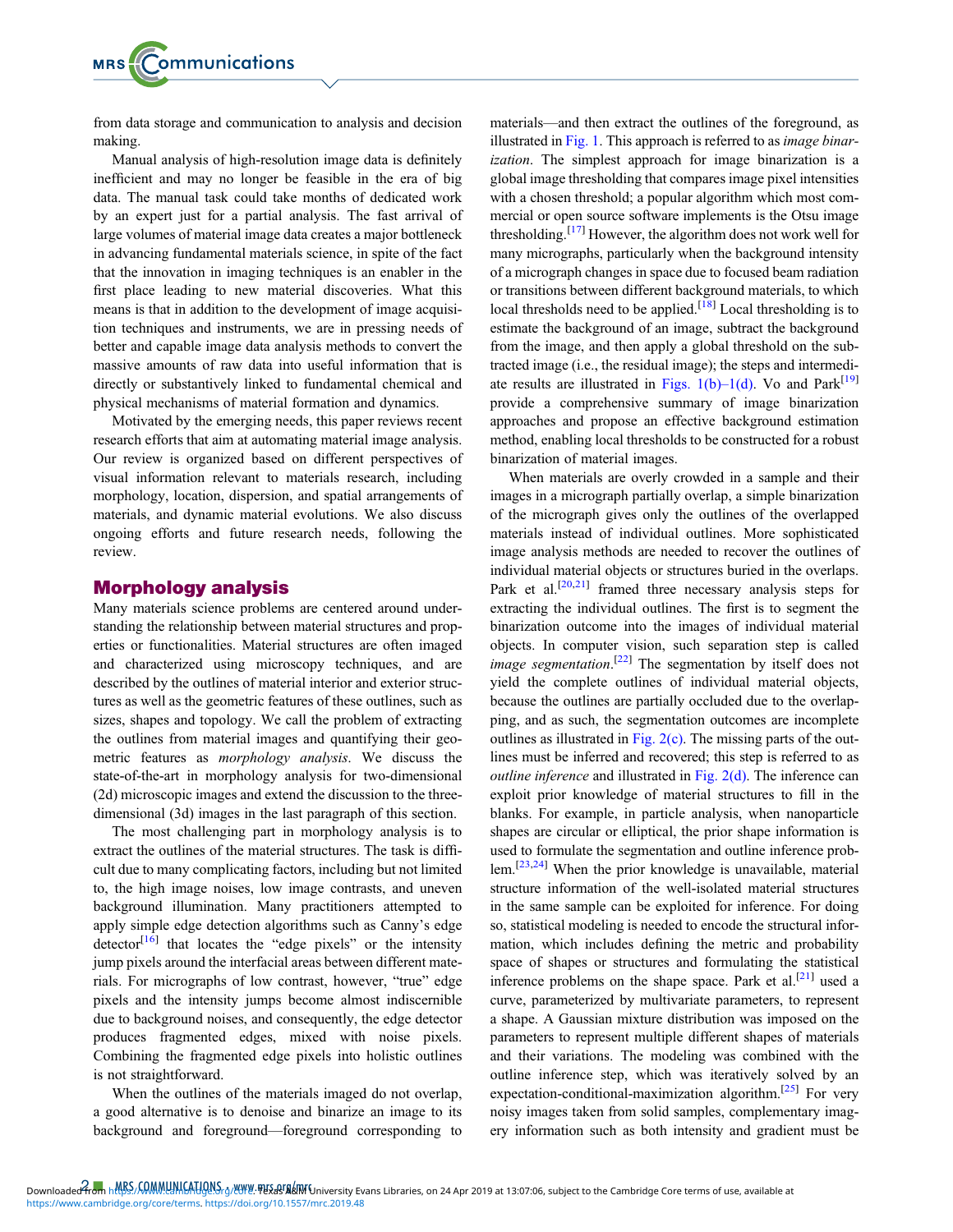<span id="page-2-0"></span>

Figure 1. Image binarization to extract the outlines of nanocrystals: (a) original image, (b) background image estimated, (c) image after the background subtraction, and (d) outlines extracted by local image thresholding.

used together to achieve a more practical segmentation and shape identification.[[23](#page-9-0)] Nevertheless, the current approaches tend to use a curve representation of material outlines, which may not apply to the outlines of materials having complex

geometries and topology. A general shape space needs to be defined. This calls for new research ideas and approaches in modern shape data analysis and topological data analysis.<sup>[[26\]](#page-9-0)</sup> A Bayesian object identification<sup>[[27\]](#page-9-0)</sup> can presumably handle



Figure 2. (a) Three steps for morphology analysis; (b) the original image is binarized for the binary image of partially overlapping materials in the image; (c) the binary image is segmented into individual foreground images; and (d) the occlusions due to overlaps are estimated and filled for complete outlines. \*Reprinted with permission from Park et al.<sup>21</sup>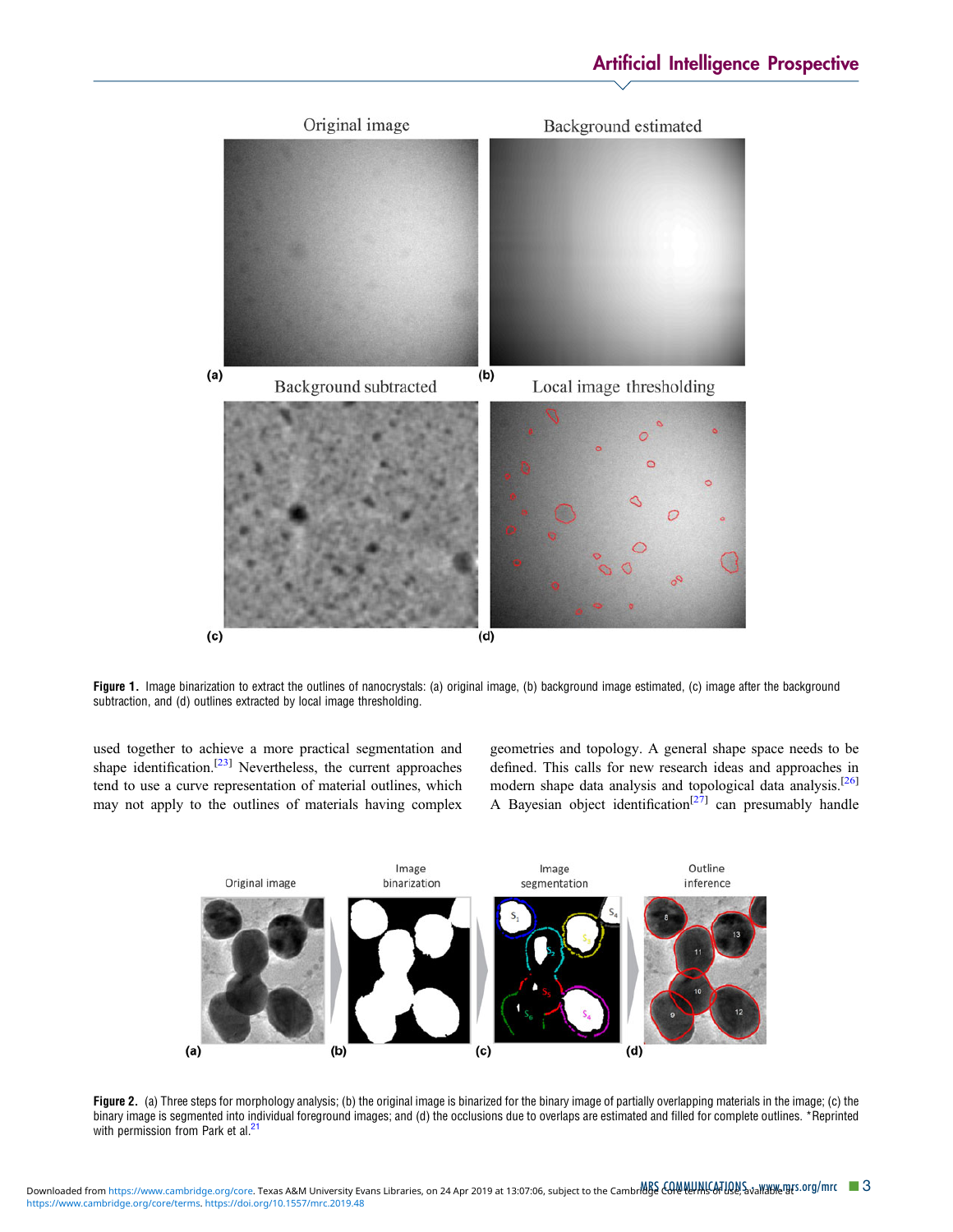complex shapes from a library of prescribed shapes, but faster Bayesian solution algorithms need further attention and research.

All the aforementioned morphology analysis methods have been mainly devised for extracting and analyzing the outlines of material objects in 2d microscopic images, for the understandable reasons that the majority of material imaging instruments are still 2d microscopy techniques. Although 3d electron tomography does exist and is gaining popularity, $^{[28]}$  $^{[28]}$  $^{[28]}$  electron tomography comes with many more unresolved technical issues; a case in point is the well-known missing wedge problem due to the limited tilt angle series of sinograms.[[29\]](#page-9-0) Morphology analysis in 3d would involve similar analysis steps, outlined above for the same analysis in  $2d<sub>1</sub><sup>[21]</sup>$  $2d<sub>1</sub><sup>[21]</sup>$  $2d<sub>1</sub><sup>[21]</sup>$  but each step is much more complicated due to the complexity in the representation of 3d structures. The aforementioned 2d morphology analysis methods are by and large based on a curve representation of material boundary, which is ineffective in representing 3d morphologies. Should the same 2d models be used for 3d objects, a much greater degree of freedom would have to be used, but then, the models would become too complex to be practical. Furthermore, many 3d morphologies come with intrinsic topologies with interior holes, which cannot be represented adequately by commonly used 2d surface or shape models. The lack of effective representation of shapes and topologies in 3d is still a big hurdle to having effective 3d morphology analyses.

# Location, dispersion, and lattice analysis

Beyond morphology, studies on the spatial positioning and arrangements of smaller scale elements within bulk scale materials are of great interest to material scientists because analysis of such arrangements could yield insights concerning functionalities of materials. For example, crystallographic studies at atomic length scales locate individual atoms and identify symmetries, dislocations, and defects in their locations. Quantification of these material features allows material scientists to map material performance as a function of measurable parameters such as distance or energy, which can be extracted directly from microscopic data.<sup>[[30\]](#page-9-0)</sup> Another example is the composite matrix mixed with nanoparticles. Properties of a composite, such as its strength, conductivity, or transparency, can be remarkably enhanced by blending nanoparticles into the polymer host materials, but the result of the enhancement is inevitably dependent on the dispersion and distribution of nanoparticles within the host materials.<sup>[\[31](#page-9-0)]</sup> Here we summarize the state-of-the-art machine learning and data science approaches developed in these two specific contexts.

The progress in high-resolution, real space imaging techniques has allowed 10 pm or better precision in the measurements of atomic positions. The amazing technology opens new scientific discovery for correlating the lattice structures of atoms and the lengths and angles of bonds to the functionalities of materials.<sup>[[32\]](#page-9-0)</sup> Typical image analysis for such scientific research comes in two

stages, i.e., locating individual atom locations and identifying local and global symmetries, or deviation from symmetries, i.e., defects in locations. The first stage of the analysis without any local or global symmetry references is a general spot detection problem. Although spot detection algorithms exist, such as Laplacian of Gaussian filters,  $[33-35]$  $[33-35]$  $[33-35]$  $[33-35]$  employing them to locate atoms is a non-trivial matter because those contrast-based algorithms are prone to errors, particularly for low-contrast images (which is common in material imagery). Once all atom locations are identified, location symmetries or the lack thereof (defects) are characterized by analyzing the spatial arrangement of the atom locations. The case for all atoms being homogeneous and aligned to a global lattice with hardly any defects has been extensively studied, and such structure can be described by a global descriptor, i.e., the basis vectors of the global lattice, as illustrated in Fig. 3. When materials are composing of multiple heterogeneous atoms and multiple local lattice structures, the global descriptor is insufficient to describe the material structure. Consequently, multiple local descriptors are needed to describe such multiphase materials. Currently, there is no well accepted approach to describe such varying, heterogeneous local structures. Some papers analyze the spatial arrangements of the nearest neighboring atoms using distance matrices and the corresponding principal components.<sup>[[32](#page-9-0),[36\]](#page-9-0)</sup> A principal score is assigned to each atom and visualized for finding the boundaries among different phases. More recent research tries to solve the two-stage problem (identification and characterization) simultaneously, instead of doing so sepa-rately and sequentially.<sup>[\[30](#page-9-0)]</sup> Intuitively, the outcome from one stage could help improve the accuracy of analysis at the other stage. For instance, knowing the local and global symmetric patterns of atoms definitely helps improve the accuracy of identifying individual atom locations in the low-contrast images, because the symmetry information can be used as a reference to hint on potential atom locations.

Analyzing the mixing states of nanoparticles in a composite material is of great interest due to the relationship between the mixing states and the resulting material functionalities. The



Figure 3. Symmetries and defects of atom locations. The crosses point individual atom locations, and two arrow lines represent the basis vectors of a global lattice. \*Figure from Li et al.<sup>30</sup>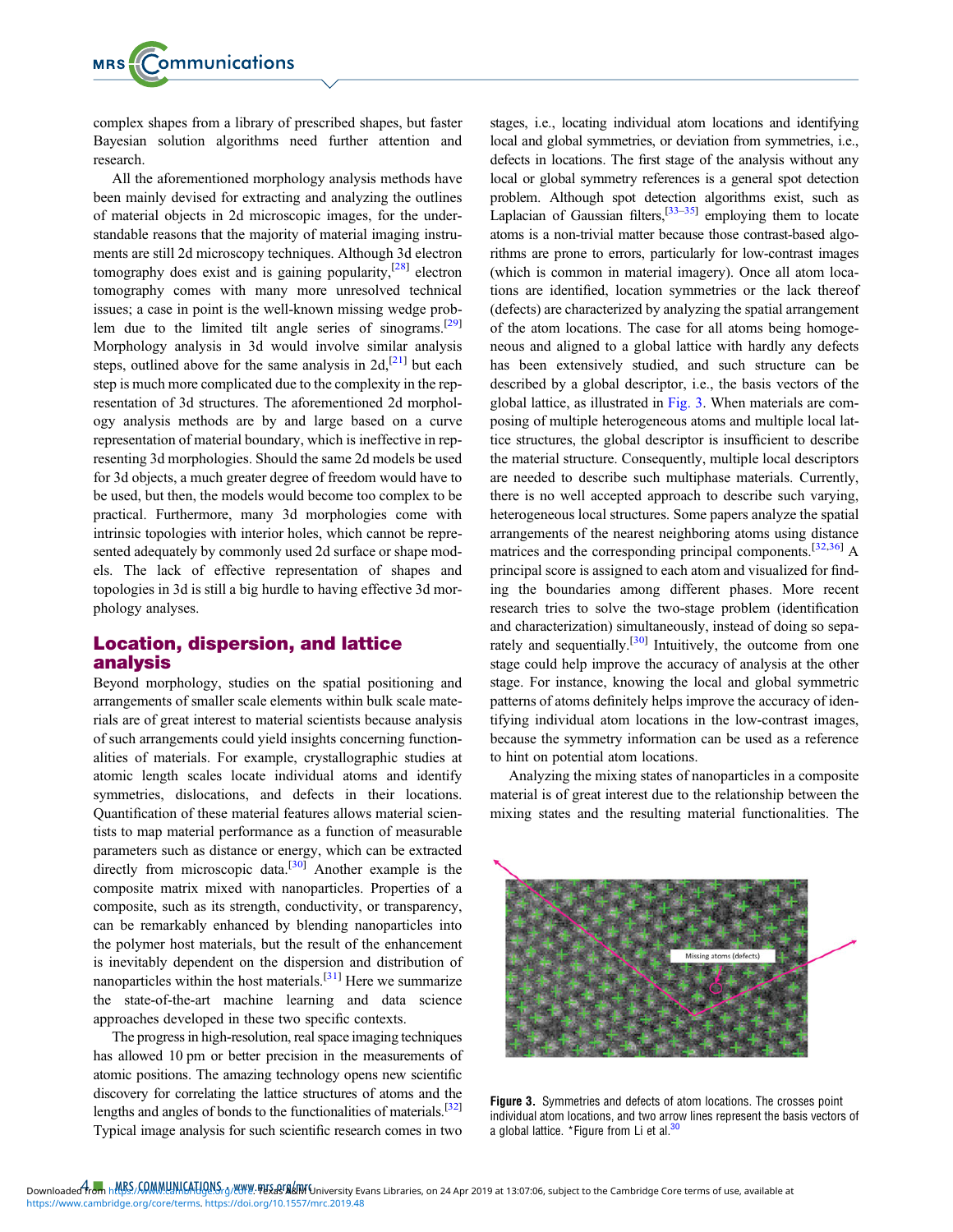mixing states are described using the metrics known as dispersion and distribution. Dispersion refers to the degree of nanoparticles being separated instead of aggregating, whereas distribution refers to the degree of nanoparticles being located uniformly throughout the host composite material. The characterization of the mixing states of a composite mixture was performed by taking and analyzing the electron microscopic image of the composite mixture. When nanoparticles are well dispersed in a composite, the centroids of individual nanoparticles can be extracted, and the distribution of the centroids is used to quantify the distribution of nanoparticles. The Ripley's K func- $\[\text{tion}^{[37]}]$  $\[\text{tion}^{[37]}]$  $\[\text{tion}^{[37]}]$  is a spatial statistic that quantifies the homogeneity of spatial point distribution, which was applied to the centroid locations for characterizing the distribution of nanoparticles.<sup>[[38\]](#page-9-0)</sup> Direct application of the spatial statistics such as the Ripley's K function loses its effectiveness when nanoparticles aggregate severely, forming large agglomerates in a composite. The spatial statistical approaches treat each material object as a dimensionless dot in the space. In doing so, the approach counts an agglomerate of multiple particles as a single particle, losing the information of the individual particles. One can certainly discretize each agglomerate with patches of smaller sizes that are comparable with that of individual particles, and then apply the Ripley's K function to the centroids of patches. A great care<sup>[\[31](#page-9-0)]</sup> must be taken to adjust the normalizing constant used in the Ripley's K function or other similar spatial statistics metrics; otherwise, the resulting analysis could lead to erroneous orders while ranking and selecting the material samples with the best mixing state.

# Dynamic material evolution

Many material and biologic processes take place in a liquid or gas environment, where the final process outcome is the result of a complicated transient process in which the material objects evolve from its initial state to the equilibrium state. Understanding and subsequently controlling the final process outcome require a capability of directly observing the kinetics of the transient processes as they are happening. Recent advances in in situ and operando electron microscopy allow atomic resolution imaging of the transient processes with high temporal resolutions, promising to expand the frontiers of our understanding in material and biologic science.<sup>[[39](#page-9-0)–[41\]](#page-9-0)</sup> One example is the bottom up colloidal self-assembly process in which nanoparticles are organized into ordered structures.<sup>[[42\]](#page-9-0)</sup> In situ microscopes take motion pictures of the nanoparticles as they are nucleating, aggregating, and morphing into different sizes and shapes. Another example is in cell biology. Microtubules are the main organizational system in cells, responsible for cell shape, intracellular transport, and cell divi-sion.<sup>[\[43\]](#page-9-0)</sup> One of the mysteries of cell biology is the basic set of properties involved in the seeding and growth of microtubules and the processes underpinning how the systems are initi-ated.<sup>[\[44](#page-9-0)]</sup> In situ microscopes make it possible for scientists to directly image the underlying dynamic processes for their fundamental science studies.

By their very nature, the *in situ* imaging techniques produce images at a high-frame rate, streaming out a tremendous amount of image frames. This is not surprising, as phenomena occurring at a very small length scale also tend to operate on a short time scale; for instance, the nanometer scale transient behavior typically occurs in the scale of microseconds  $(10^{-6} s)$ to milliseconds  $(10^{-3} s)$ . A single output image from an EM may have  $2000 \times 2000$  image pixels, which amounts to 16 MB with 4 bytes per pixel. If the imaging rate is microseconds, the amount of image data being generated would be 16 TB  $(=16 \text{ MB} \times \text{million} \text{ images})$  per second, or petabytes  $(10^{15} \text{ cm}^2)$ bytes) per hour.

Analysis of dynamic images is at the frontier of material image analysis because of the relatively recent availability of the in situ instruments. Unsurprisingly, much fewer research studies have been reported on this topic.<sup>[\[45](#page-9-0)–[49\]](#page-9-0)</sup> It is an area for which data science and machine learning can make greater impacts, as the sheer amount of the data and the speed of its arrival make the manual analysis entirely out of the ques-tion.<sup>[\[50](#page-9-0)]</sup> The existing literature can be grouped into two categories: distribution tracking versus object tracking, depending on whether the interest is to track individual material objects and/ or whether the material objects are traceable.

In some applications, the material objects may not be easily traceable. For example, in liquid phase EM experiments with a flow-through setup, samples of materials are continuously pumped into a TEM using microfluidics to flow through the imaging area, so that material samples observed at different times are different materials. Tracking individual material objects is thus infeasible. In some other applications, material scientists may care more about the collective change of material samples rather than the changes in individual objects. Under these circumstances, the collective behavior, or the growth trajectory of the group, can be represented using a probability density distribution. The dynamics to be tracked is the temporal evolution of a time-varying probability density distribution. We refer to this approach as distribution tracking.<sup>[\[45,46](#page-9-0),[48](#page-9-0),[49\]](#page-9-0)</sup>

From the image analysis perspective, distribution tracking comes in two steps. The first step is to extract the outlines of material objects using the morphology analysis described in an earlier section of this paper, and the second step is to fit a probability distribution function or a probability density function to the characteristics of interest, e.g., size or shape. The major analytical challenge is in this second step, which is concerned with how the corresponding distribution function and its dynamics are modeled. One of the pioneering studies for modeling the evolution of structures was the introduction of the outline expansion model that explains the growth of material structures in time.<sup>[\[45](#page-9-0),[46](#page-9-0)]</sup> As illustrated in [Fig. 4,](#page-5-0) a material structure is described by its exterior outline  $[Fig. 4(a)]$  $[Fig. 4(a)]$  or a curve representation [\[Fig. 4\(b\)](#page-5-0)]. The distribution of material structures is modeled as the variation of curves  $[Fig. 4(c)]$  $[Fig. 4(c)]$ , which is represented by a nonparametric distribution of curves. Accordingly, the distributional change due to the growth of material structures is modeled as the time-varying coefficients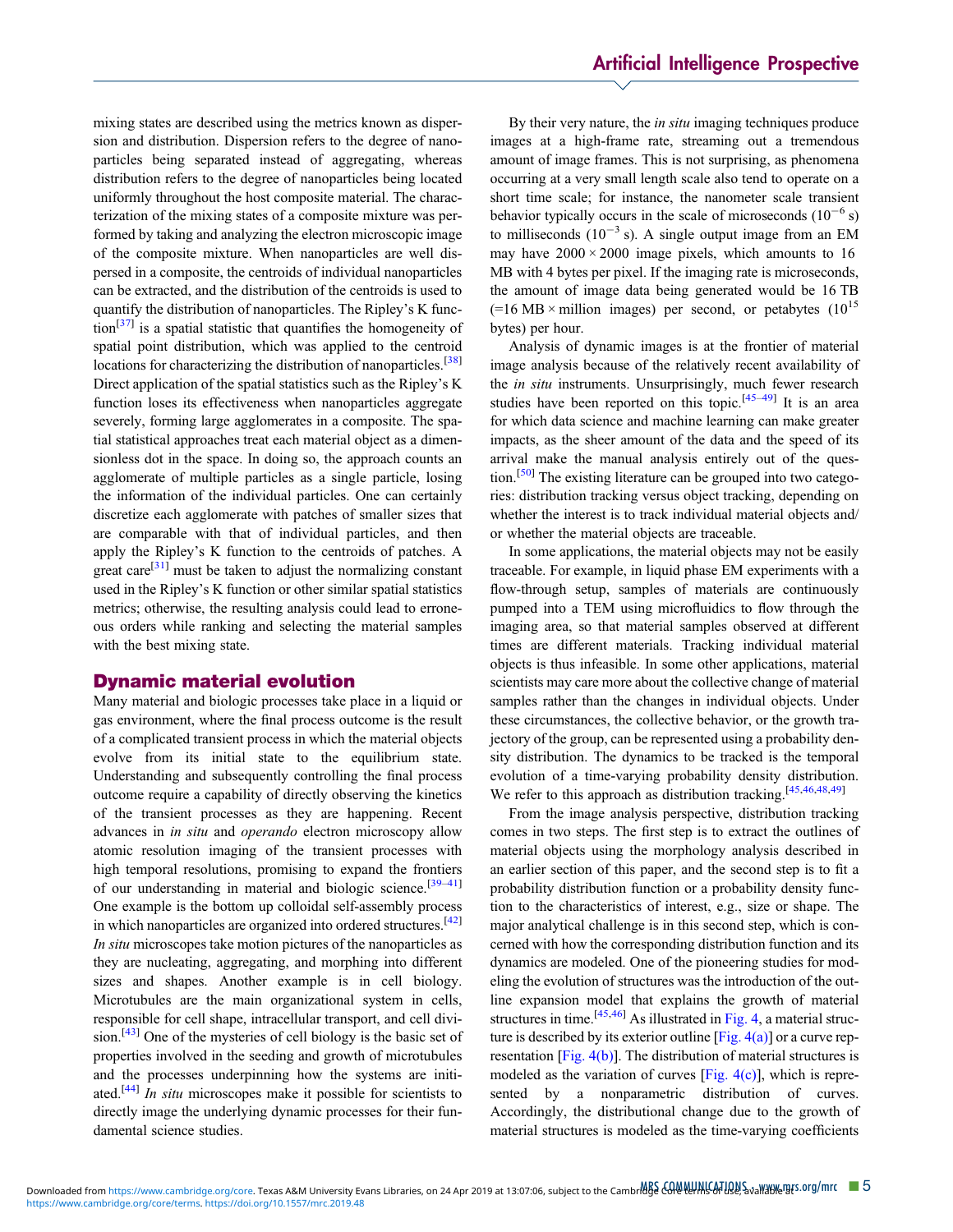<span id="page-5-0"></span>



**Figure 4.** Analysis for shape and size evolution of an ensemble of nanoparticles: (a) an outline of material structures in 2d, (b) a curve representation of the<br>outlines, and (c) the variation of material structures repre from Park.<sup>45</sup>

in a nonparametric probability distribution. Related statistical inference and hypothesis testing procedures on the new model are also developed.<sup>[\[46\]](#page-9-0)</sup> Dynamic material imaging calls for sophisticated development in an important data science branch, i.e., the nonparametric modeling of time-varying probability density functions, which is relatively underdevelop-ment,<sup>[[51,52\]](#page-9-0)</sup> due to both its challenging nature and the lack of real applications in the past.

The generality of the outline expansion model<sup>[\[45](#page-9-0)]</sup> comes with computationally expensive statistical inference steps. These computational issues have been addressed by adopting a new distribution representation.<sup>[[48](#page-9-0),[49](#page-9-0)]</sup> In the new approach, the probability distribution is represented using a spline model, and the distributional changes were represented by the time-varying coefficients of the spline model. Estimating the spline model is much more computationally feasible, so that the resulting approach can be applied to larger datasets. The approach is employed to handle both retrospective and prospec-tive analysis. The retrospective analysis<sup>[\[49](#page-9-0)]</sup> centers on off-line EM video data, to signal possible change points delineating the stages of growth; doing so produces strong clues about where to concentrate one's effort to understand the highly stochastic material evolving processes and enable discovery of the unexpected. The prospective analysis $[48]$  $[48]$  is the real-time tracking, i.e., developing a dynamic and forward-looking model that can track the growth trajectory of a material characteristic, anticipate an upcoming change, and allow the design of specific interventions, to steer the course of a material evolution toward the desired target through the "on the fly" changes of process variables. Both the nonparametric approach $[45,46]$  $[45,46]$  $[45,46]$  $[45,46]$  and spline approach<sup> $[48,49]$  $[48,49]$ </sup> have their respective limitations. The spline approach may not be extendable to a high-dimensional representation of material structures. The nonparametric approach is more general but only applicable when the material structures can be abstracted by their exterior outlines. Future research on modern shape modeling and topological analysis is needed to extend the applicability of the existing studies to more complex material structures.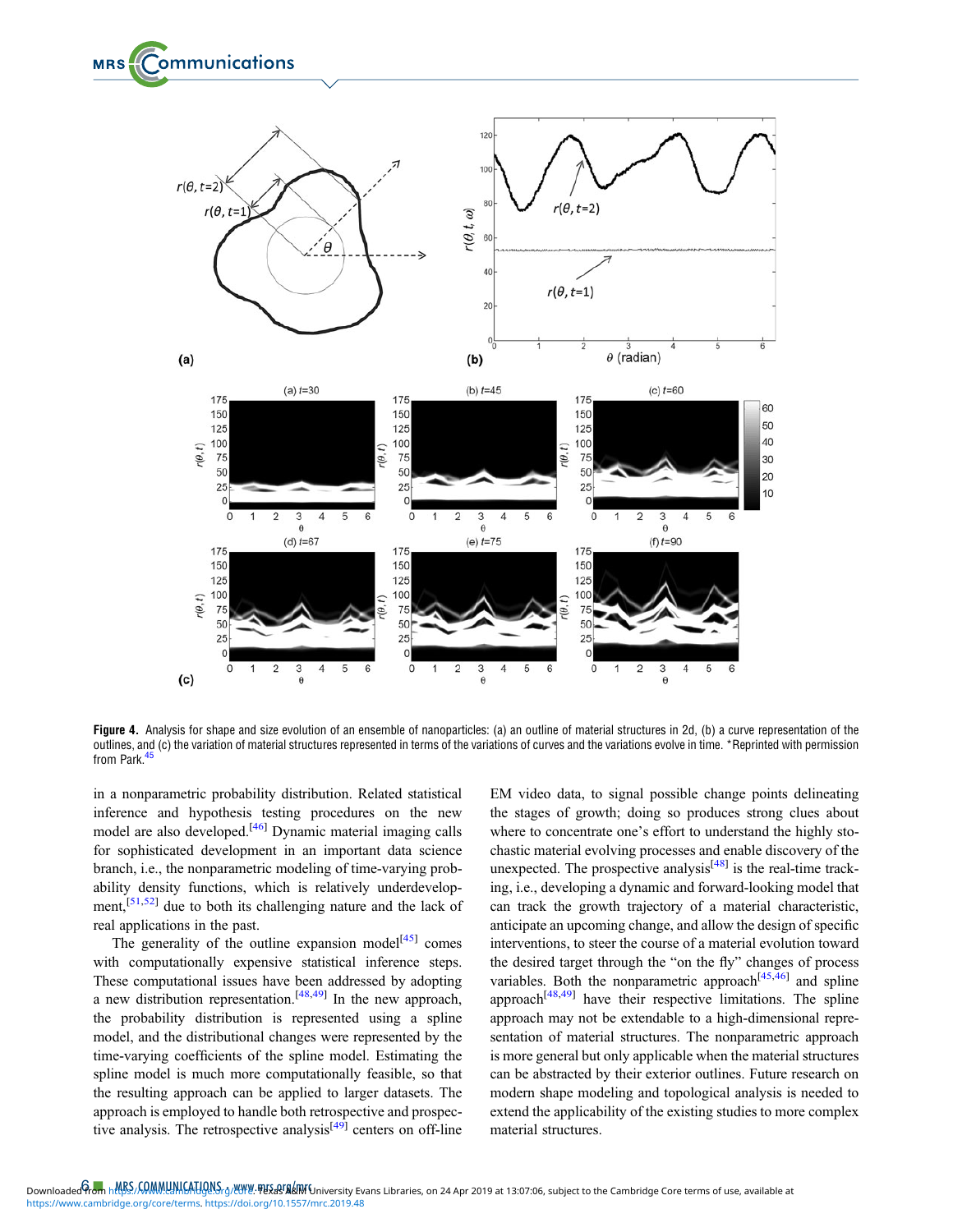Unlike in distribution tracking, the approach of object tracking is to specifically track individual material objects or structures over different image frames. Object tracking can be further classified into single-target tracking analysis and multitarget tracking analysis, depending on the number of material structures being tracked. Single-target tracking analysis is interested in how a single material object or structure evolves through interactions with chemical or biologic environment,<sup>[[50\]](#page-9-0)</sup> whereas multi-target tracking analysis is more interested in how material structures or objects evolve through mutual interactions among themselves as well as interactions with the external environment. Object tracking analysis requires one more step in addition to the morphology analysis of individual images. Once the morphology of materials is extracted from individual image frames ([Fig. 5,](#page-7-0) step 1), it is associated with the same morphology over different image frames in order to form the trajectories of a material change [\(Fig. 5](#page-7-0), step 2). For the single-target tracking analysis, the existing approaches in computer vision can be employed to extract the trajectory of a single material and its structure.[\[53](#page-9-0)–[55\]](#page-9-0) The existing approaches, however, are ineffective for the purpose of multi-target tracking analysis, because most of them are based on the assumption that there is no interaction among the objects being tracked. To material scientists, tracking mutual interactions among materials is of crucial importance. Only a few papers address the problem of tracking object interactions and do so to a limited degree, e.g., split and merge of two objects.<sup>[\[56,57\]](#page-9-0)</sup>

A novel recent research is proposed for tracking complex interactions, $[47]$  $[47]$  which is to formulate a multi-way data association problem that combines individual morphology data into trajectories of materials and material interactions, and encodes the interactions as a graph topology. Through the association, many imagery artifacts in the morphology data are filtered out, and miss-detected morphology is recovered, which ensures a better accuracy in tracking outcomes. Tracking the dynamic evolution of materials and material interactions would produce many material evolution trajectories in terms of changes in shape or structure. The number would be too numerous for manual scanning to pinpoint important findings. Statistical methods that are capable of summarizing numerous shape trajectories into a few frequent or rare trajectories are needed. Such methods, if developed, could significantly expedite the analysis of raw data and hypothesizing of the frequent and rare patterns [\(Fig. 5,](#page-7-0) step 3). Combining the tracking analysis and the subsequent pattern discovery would provide the kinetic rates of different material interactions and relate them to the overall material changes. The new multi-target tracking analysis has been successfully applied to many materials science problems, including nanocrystal growth,<sup>[[10](#page-8-0)[,58,59](#page-9-0)]</sup> *operando* analysis of the next generation battery system,<sup>[[4](#page-8-0),[60\]](#page-9-0)</sup> formation of metal organic frameworks, $^{[11]}$  $^{[11]}$  $^{[11]}$  and micelle evolutions.<sup>[\[61\]](#page-9-0)</sup>

# Compressive sensing and adaptive imaging

Machine learning and data science play an important role in improving the spatial or temporal resolutions of material imaging instruments through either optimization for higher resolutions or fusion of complementary data sources of different resolutions or those from instruments working at different scales.

One case in point is that the temporal resolution of STEM imaging is improved based on the compressive and adaptive sensing techniques. Compressive imaging or image subsampling is a novel approach in image acquisition. Its goal is to minimize the number of measurements needed to reconstruct an image with a prescribed accuracy. Compressive imaging is based on the principle of "sparsity," i.e., representing an image by using much fewer (i.e., sparser) bases in a proper basis set. In electron microscopy, compressive imaging has been applied to STEM imaging for reducing electron doses while imaging beam-sensitive materials such as organic and porous materials $[62]$  $[62]$  and for accelerating the imaging speed when encountering a fast changing material process.<sup>[[63,64\]](#page-9-0)</sup> All existing approaches are based on random selection of measurement locations followed by an image in-painting reconstruction of the random measurements. The approaches are rather successful in terms of reconstructing atomic resolution images, partially for the reason that atom locations are sparse and well aligned to regular lattice coordinates, so that the sparsity and repeated patterns of the signals form an ideal condition for which the sparse random sampling works out greatly. However, when such a random and sparse sampling mechanism was applied to other electron microscopic imaging, the resulting reconstruction could lose sharp details over the interfacial areas of different materials, creating intolerable image blurriness. In those cases, it would be better to adaptively select measurement locations to improve the resulting image reconstruction.

In machine learning, a general approach for measurement selection to improve the accuracy of learning is called active learning,<sup>[\[65\]](#page-10-0)</sup> also known as adaptive sampling or sequential experimental designs in engineering.<sup>[[66](#page-10-0)]</sup> The overall approach for active learning is a multi-stage approach that iterates measurement taking and image reconstruction over time, making use of the image reconstructed during the past steps to guide the measurement taking process for the next step.<sup>[[67\]](#page-10-0)</sup> A major challenge in applying the active learning strategy in electron microscopy is caused by the repeated image reconstruction steps across numerous stages. Each image reconstruction could be computationally intensive and slow. Unsurprisingly, the repeated reconstructions slow down substantially the whole imaging process, which may cancel out the main advantage of using compressive imaging. Fast image construction with sparse samples should be developed before analysts can make full use of compressive sensing.

#### Closing remark and discussions

Material imaging is one of the major experimental tools enabling new material designs and discoveries. Different from other forms of data obtained by their respective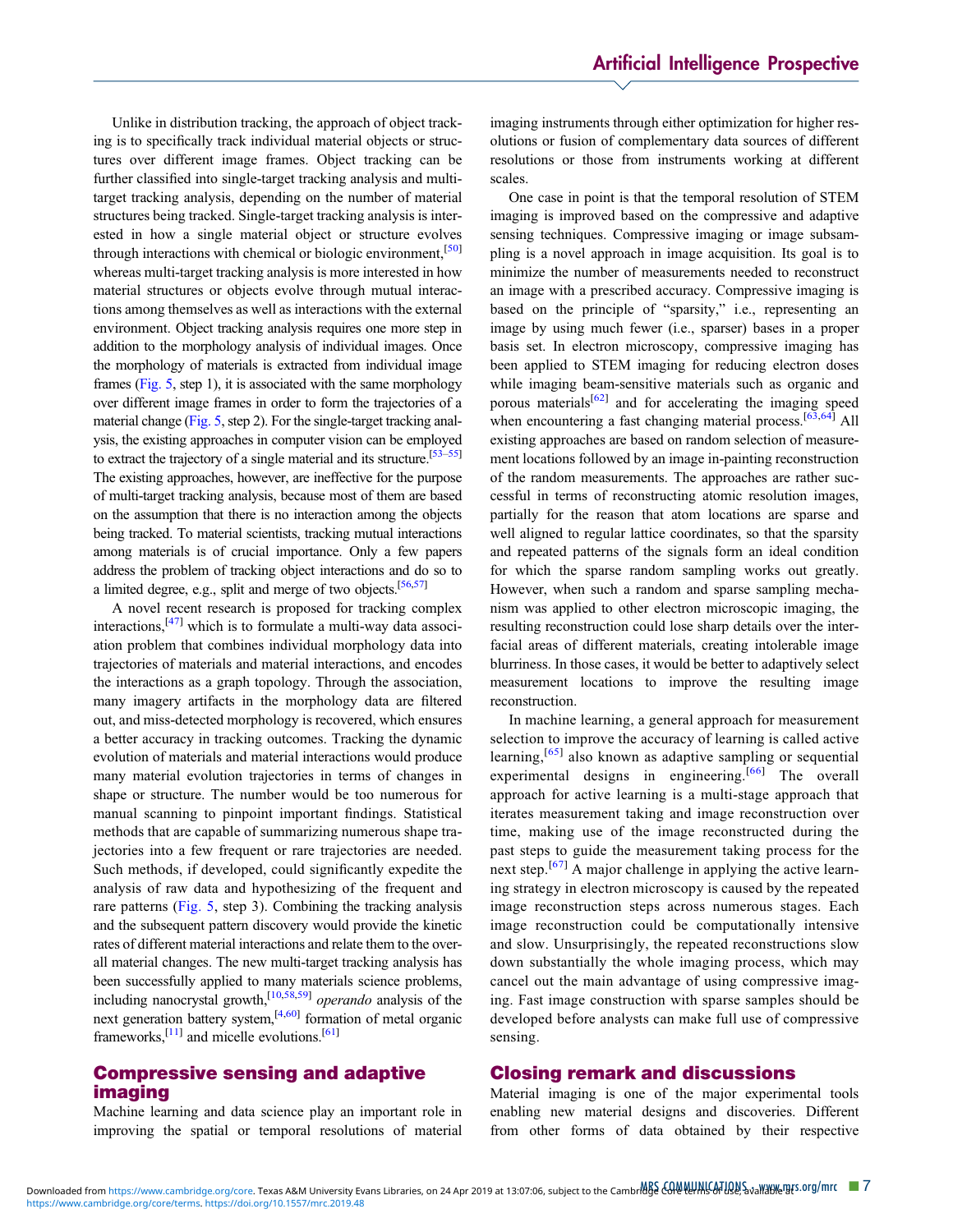<span id="page-7-0"></span>

Figure 5. Three steps in multi-target tracking analysis of material evolutions and interactions. Step 1 detects individual material objects or structures in noisy images. Step 2 associates the detections from different image frames with each other for estimating the trajectories of material evolutions and interactions. Step 3 finds frequent and rare patterns in the trajectories.

characterization instruments, material image data is large in volume, contains complex data patterns in 2d and 3d, and starts to arrive in an overwhelming speed. The sheer volume and intrinsic complexity associated with material image data make material imaging a perfect big data candidate, calling for sophisticated data science and machine learning methodology development, so that the technology innovation in imaging instruments can be fully taken advantage of.

As reviewed and summarized in the paper, the recent developments have made remarkable inroad toward making material imaging methods automated, efficient, and potentially compatible with scaled-up production, especially in the following aspects: material morphology analysis, finding spatial symmetries and boundaries of materials, tracking dynamic material evolutions and interactions for material discovery, and improving temporal and spatial resolutions of imaging. These capabilities have already shown proven impacts on materials research, providing material characterization and information from otherwise unanalyzable sizes of scientific image data.

We would like to stress that all these efforts are the starting point in addressing the continuing challenges and practical needs in material image analysis. We summarize several ongoing research issues, based on our experience and interactions with domain experts, in the following aspects:

• On-the-fly data reduction or compressive sensing. The current practice of analyzing scientific imaging data first stores the data at a local data storage site and then performs subsequent analysis. This standard technique is time consuming, mainly due to slow disk writing and data communication speed. For example, the state-of-the-art in disk I/O interface has a

writing speed of several GBs per second. This means that it would take 4000 s, or about 1 h, to write into storage the 4 TB in situ electron microscopic data, which could have been generated for a single second of a nanometer scale process; or equivalently, it would take 3600 h (150 days) to write the whole data set generated for an hour of the same process. Due to the slow disk I/O speed, in relative to the much faster data generation rate, data reduction on-the-fly during imaging is highly desirable and necessary.

• Enhancement of computational efficiency. This is a fundamental problem applicable to almost every aspect of material image analysis. With the increasing number of material objects or structures and the increasing complexity associated with each of them, making the models/algorithms run fast is not a trivial undertaking. Yet, a fast algorithm is absolutely essential leading to practical adoption of both offline and online methods. The online need is self-evident, as the time pressure is dictated by the process dynamics. Even for offline analysis, analysts or scientists are unlikely to adopt an algorithm that takes too long to produce an outcome. The current state-of-the-art in image binarization and segmentation for morphology analysis takes a few seconds to minutes to analyze a typical SEM or TEM image, and the tracking analysis could take a longer time; all these are much slower than the image generation speed. Without cutting the analysis time close to the image generation speed, data storage could quickly explode with a large amount of unanalyzed images. To accelerate the analysis to the order of milliseconds or microseconds, at par with the image generation speed, a combination of new algorithmic developments and new hardware acceleration of the algorithms appears to be inevitable.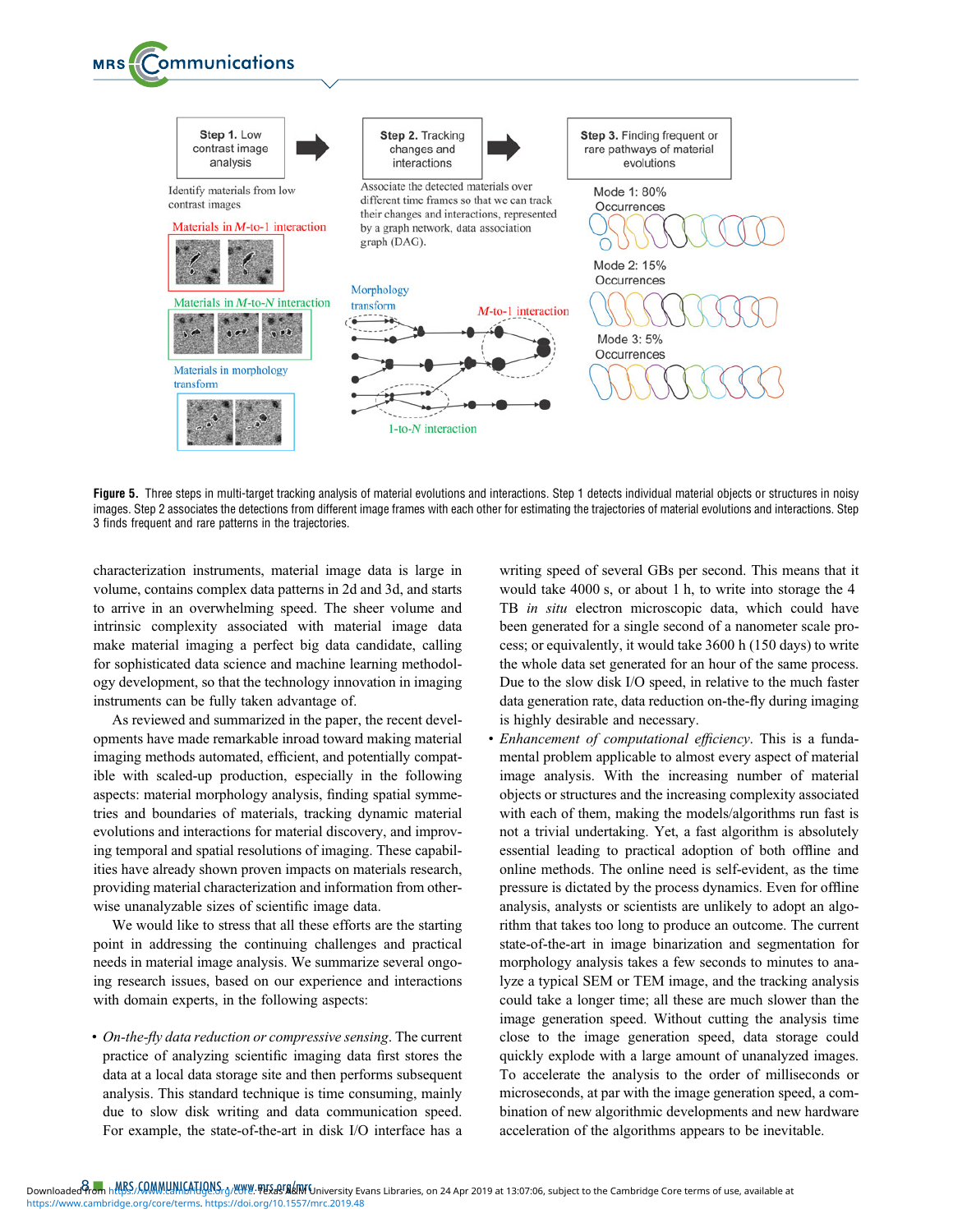- <span id="page-8-0"></span>• From 2d to 3d. We anticipate that the main focus in material imaging would soon shift from 2d imaging toward 3d imaging and even from 3d imaging to 4d imaging (3d spatial dimensions plus a temporal dimension).<sup>[[68\]](#page-10-0)</sup> The machine learning and data science approaches reviewed earlier serve as a good starting point to automate the data analysis for 3d imaging, but future research must follow to handle the everincreasing volume and complexity. One foundational problem is the effective shape and topology representations of material structures in 3d. Most of the current shape data analyses are focused on planar shapes in 2d, often modeled with various kinds of curve representations. This type of models cannot describe complex material structures and topology in 3d. Mesh-based approaches in computational geometry is a natural extension of the curve representation to 3d structures and could be potentially useful for constructing a new shape space in 3d, but developing the notions of invariances and similarity metrics as well as the corresponding statistical estimation in the new space is rather difficult. Moreover, the mesh approaches may not be efficient, because they require a large degree of freedom to represent a geometry in 3d, creating a high-dimensional feature space, hard to handle in modeling and solution steps. Proper dimension reduction and feature extraction are necessary.
- Super-resolution. Related to the discussion in the section of adaptive sampling, an image processing technique, known as super-resolution, is being introduced to material image pro-cessing.<sup>[[69\]](#page-10-0)</sup> The general concept of super-resolution refers to the class of methods that enhance the resolution of an imaging system, but here we refer more specifically to the enhancements resulting from the algorithmic or image processing aspect. For material imaging problems, with the presence of multi-resolution electron microscopic images, it saves a lot of time and efforts if one can boost the quality of images taken by a low-resolution microscope through the use of a small fraction of high-resolution data. This problem is apparently connected with a set of statistical learning problems, originated in the field of computer experiments, in which physical experiment data and computer simulation data, or data coming from multi-fidelity computer models, are combined for making better predictions or inference at settings or conditions where the high-fidelity or high-quality response data are not available.<sup>[\[70](#page-10-0)–[72\]](#page-10-0)</sup> Making intelligent use of multiresolution data sources for achieving the super-resolution objective may help address some of the efficiency and complexity issues raised above.
- Process and quality control. The availability of in situ electron microscopy gives the hopes to real-time process control. The goal of process control is to take process variable conditions as inputs, builds predictive models connecting the controllable settings in a material exploration process or in a manufacturing process to the intermediate, as well as the final, quality characteristics, and recommends appropriate process adjustments needed for achieving the quality control targets. The dynamic imaging models, especially the real-

time tracking and updating capabilities as discussed in the paper, lay the critical corner stone for realizing the process control objective. But in order to fully materialize process control, there are still plenty of questions left unanswered, including the predictability and controllability of underlying material processes and the stability and robustness of the control.

# Acknowledgments

We acknowledge support for this work from the AFOSR (FA9550-18-1-0144) and the Oak Ridge National Lab (4000152630).

# References

- 1. Basic Research Needs for Innovation and Discovery of Transformative Experimental Tools; available at <http://science.energy.gov>, 2017.
- 2. A.V. Crewe: Scanning transmission electron microscopy. J. Microsc. 100, 247–259 (1974).
- 3. S.M. Salapaka and M.V. Salapaka: Scanning probe microscopy. IEEE Control Syst. 28, 65–83 (2008).
- 4. P. Abellan, B.L. Mehdi, L.R. Parent, M. Gu, C. Park, W. Xu, Y. Zhang, I. Arslan, J.-G. Zhang, and C.-M. Wang: Probing the degradation mechanisms in electrolyte solutions for Li-ion batteries by in situ transmission electron microscopy. Nano Lett. **14**, 1293–1299 (2014).
- 5. M.P. Chien, M.P. Thompson, C.V. Barback, T.H. Ku, D.J. Hall, and N.C. Gianneschi: Enzyme‐directed assembly of a nanoparticle probe in tumor tissue. Adv. Mater. 25, 3599–3604 (2013).
- 6. J.E. Evans, K.L. Jungjohann, N.D. Browning, and I. Arslan: Controlled growth of nanoparticles from solution with in situ liquid transmission electron microscopy. Nano Lett. 11, 2809–2813 (2011).
- 7. J.S. Kim, T. LaGrange, B.W. Reed, M.L. Taheri, M.R. Armstrong, W.E. King, N.D. Browning, and G.H. Campbell: Imaging of transient structures using nanosecond in situ TEM. Science 321, 1472-1475 (2008).
- 8. T. LaGrange, G.H. Campbell, B. Reed, M. Taheri, J.B. Pesavento, J.S. Kim, and N.D. Browning: Nanosecond time-resolved investigations using the *in* situ of dynamic transmission electron microscope (DTEM). Ultramicroscopy 108, 1441–1449 (2008).
- 9. T.J. Woehl, J.E. Evans, I. Arslan, W.D. Ristenpart, and N.D. Browning: Direct *in situ* determination of the mechanisms controlling nanoparticle nucleation and growth. ACS Nano 6, 8599-8610 (2012).
- 10. T.J. Woehl, C. Park, J.E. Evans, I. Arslan, W.D. Ristenpart, and N.D. Browning: Direct observation of aggregative nanoparticle growth: kinetic modeling of the size distribution and growth rate. Nano Lett. 14, 373–<sup>378</sup> (2013).
- 11. J. P. Patterson, P. Abellan, M. S. Denny Jr., C. Park, N. D. Browning, S. M. Cohen, J. E. Evans, and N. C. Gianneschi: Observing the growth of metal– organic frameworks by in situ liquid cell transmission electron microscopy. J. Am. Chem. Soc. 137, 7322–7328 (2015).
- 12. S. Jesse and S.V. Kalinin: Band excitation in scanning probe microscopy: sines of change. J. Phys. D: Appl. Phys. 44, 464006 (2011).
- 13. B.J. Rodriguez, C. Callahan, S.V. Kalinin, and R. Proksch: Dual-frequency resonance-tracking atomic force microscopy. Nanotechnology 18, 475504 (2007).
- 14. S.V. Kalinin, E. Strelcov, A. Belianinov, S. Somnath, R.K. Vasudevan, E.J. Lingerfelt, R.K. Archibald, C. Chen, R. Proksch, N. Laanait, and S. Jesse: Big, deep, and smart data in scanning probe microscopy. ACS Nano 10, 9068–9086 (2016).
- 15.M.C. Roco: The Long View of Nanotechnology Development: The National Nanotechnology Initiative at 10 Years. Journal of Nanoparticles 13, 427–445 (2011).
- 16. J. Canny: A computational approach to edge detection. IEEE Trans. Pattern Anal. Mach. Intell. 8, 679–698 (1986).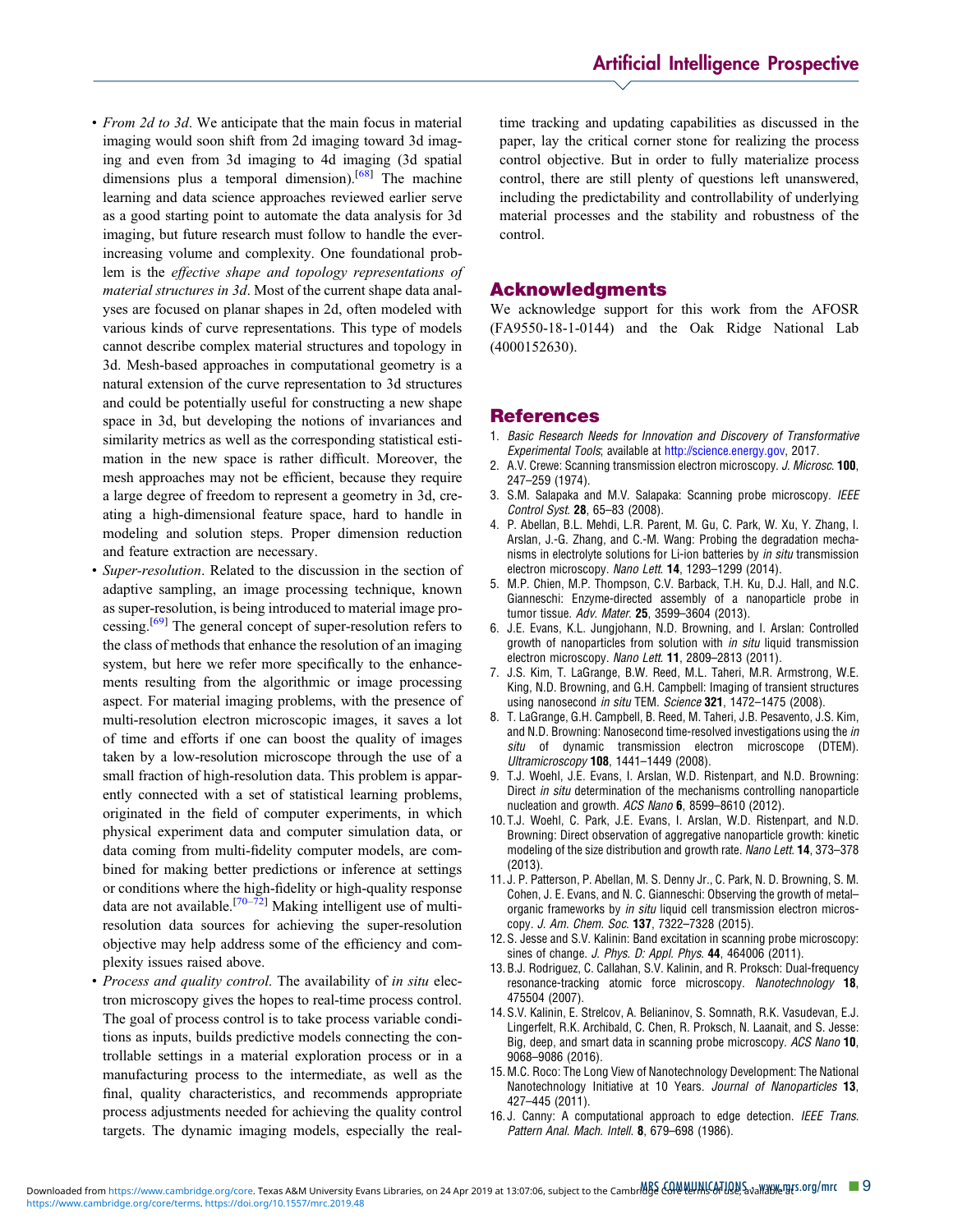- <span id="page-9-0"></span>17. N. Otsu: A threshold selection method from gray-level histograms. IEEE Trans. Syst. Man Cybern. 9, 62–66 (1979).
- 18. X. Jiang and D. Mojon: Adaptive local thresholding by verification-based multithreshold probing with application to vessel detection in retinal images. IEEE Trans. Pattern Anal. Mach. Intell. 25, 131-137 (2003).
- 19. G. Vo and C. Park: Robust regression for image binarization under heavy noises and nonuniform background. Pattern Recognit. 81, 224–<sup>239</sup> (2018).
- 20. C. Park, J.Z. Huang, D. Huitink, S. Kundu, B.K. Mallick, H. Liang, and Y. Ding: A multistage, semi-automated procedure for analyzing the morphology of nanoparticles. IIE Trans. 44, 507–522 (2012).
- 21. C. Park, J.Z. Huang, J.X. Ji, and Y. Ding: Segmentation, inference and classification of partially overlapping nanoparticles. IEEE Trans. Pattern Anal. Mach. Intell. 35, 669-681 (2013).
- 22. S. Beucher and F. Meyer: The morphological approach to segmentation: the watershed transformation. Optical Engineering 34, 433-433 (1992).
- 23. Y. Qian, J.Z. Huang, X. Li, and Y. Ding: Robust nanoparticles detection from noisy background by fusing complementary image information. IEEE Trans. Image Process. 25, 5713–5726 (2016).
- 24. S. Zafari, T. Eerola, J. Sampo, H. Kälviäinen, and H. Haario: Segmentation of overlapping elliptical objects in silhouette images. IEEE Trans. Image Process. 24, 5942–5952 (2015).
- 25. X.-L. Meng, and D.B. Rubin: Maximum likelihood estimation via the ECM algorithm: a general framework. Biometrika 80, 267-278 (1993).
- 26. P. Bubenik: Statistical topological data analysis using persistence landscapes. J. Mach. Learn. Res. 16, 77–102 (2015).
- 27. B.A. Konomi, S.S. Dhavala, J.Z. Huang, S. Kundu, D. Huitink, H. Liang, Y. Ding, and B.K. Mallick: Bayesian object classification of gold nanoparticles. Ann. Appl. Stat. 7, 640–668 (2013).
- 28. J. Frank: Electron Tomography: Three-Dimensional Imaging with the Transmission Electron Microscope (New York, NY: Springer Science & Business Media, 2013).
- 29. C. Mu and C. Park: Optimal filtered backprojection for fast and accurate tomography reconstruction. Pattern Recognition Submitted (2019).
- 30. X. Li, A. Belianinov, O. Dyck, S. Jesse, and C. Park: Two-level structural sparsity regularization for identifying lattices and defects in noisy images. Ann. Appl. Stat. **12**, 348-377 (2018).
- 31. L. Dong, X. Li, Y. Qian, D. Yu, H. Zhang, Z. Zhang, and Y. Ding: Quantifying nanoparticle mixing state to account for both location and size effects. Technometrics 59, 391-403 (2017).
- 32. A. Belianinov, Q. He, M. Kravchenko, S. Jesse, A. Borisevich, and S.V. Kalinin: Identification of phases, symmetries and defects through local crystallography. Nat. Commun. 6, 7801 (2015).
- 33. D.S. Bright and E.B. Steel: Two‐dimensional top hat filter for extracting spots and spheres from digital images. J. Microsc. 146, 191-200 (1987).
- 34. D. Sage, F.R. Neumann, F. Hediger, S.M. Gasser, and M. Unser: Automatic tracking of individual fluorescence particles: application to the study of chromosome dynamics. IEEE Trans. Image Process. 14, 1372–1383 (2005).
- 35. J. Hughes, J. Fricks, and W. Hancock: Likelihood inference for particle location in fluorescence microscopy. Ann. Appl. Stat. 4, 830–848 (2010).
- 36. N. Laanait, M. Ziatdinov, Q. He, and A. Borisevich: Identifying local structural states in atomic imaging by computer vision. Adv. Struct. Chem. Imaging 2, 14 (2017).
- 37. B.D. Ripley: The second-order analysis of stationary point processes. J. Appl. Probab. **13**, 255-266 (1976).
- 38. X. Li, H. Zhang, J. Jin, D. Huang, X. Qi, Z. Zhang, and D. Yu: Quantifying dispersion of nanoparticles in polymer nanocomposites through transmission electron microscopy micrographs. J. Micro Nano-Manufacturing 2, 021008 (2014).
- 39. N. De Jonge and F.M. Ross: Electron microscopy of specimens in liquid. Nat. Nanotechnol. **6**, 695 (2011).
- 40. S.V. Kalinin, B.G. Sumpter, and R.K. Archibald: Big-deep-smart data in imaging for guiding materials design. Nat. Mater. 14, 973 (2015).
- 41. H. Zheng, Y.S. Meng, and Y. Zhu: Frontiers of in situ electron microscopy. MRS Bull. 40, 12–18 (2015).
- 42.M. Grzelczak, J. Vermant, E.M. Furst, and L.M. Liz-Marzán: Directed selfassembly of nanoparticles. ACS Nano 4, 3591–3605 (2010).
- 43. A. Mikhailov and G. Gundersen: Relationship between microtubule dynamics and lamellipodium formation revealed by direct imaging of microtubules in cells treated with nocodazole or taxol. Cytoskeleton 41, 325–340 (1998).
- 44. L.G. Bergen and G.G. Borisy: Head-to-tail polymerization of microtubules in vitro. Electron microscope analysis of seeded assembly. J. Cell Biol. 84, 141–150 (1980).
- 45. C. Park: Estimating multiple pathways of object growth using nonlongitudinal image data. Technometrics. 56, 186-199 (2014).
- 46. C. Park and A.K. Shrivastava: Multimode geometric-profile monitoring with correlated image data and its application to nanoparticle selfassembly processes. J. Qual. Technol. 46, 216–233 (2014).
- 47. C. Park, T.J. Woehl, J.E. Evans, and N.D. Browning: Minimum cost multiway data association for optimizing multitarget tracking of interacting objects. IEEE Trans. Pattern Anal. Mach. Intell. 37, 611–624 (2015).
- 48. Y. Qian, J. Z. Huang; C. Park, and Y. Ding: Fast dynamic nonparametric distribution tracking in electron microscopic data. Ann. Appl. Stat. in press (2019).
- 49. Y. Qian, J.Z. Huang, and Y. Ding: Identifying multi-stage nanocrystal growth using in situ TEM video data. IISE Trans. 49, 532-543 (2017).
- 50. H. Zheng, R.K. Smith, Y.-W. Jun, C. Kisielowski, U. Dahmen, and A.P. Alivisatos: Observation of single colloidal platinum nanocrystal growth trajectories. Science 324, 1309–1312 (2009).
- 51. A. Rodriguez and E. Ter Horst: Bayesian dynamic density estimation. Bayesian Anal. 3, 339–365 (2008).
- 52. R.H. Mena and M. Ruggiero: Dynamic density estimation with diffusive Dirichlet mixtures. Bernoulli. (Andover) 22, 901–926 (2016).
- 53. H. Jiang, S. Fels, and J. J. Little: In A linear programming approach for multiple object tracking, 2007 IEEE Conference on Computer Vision and Pattern Recognition, IEEE: 2007; pp. 1–8.
- 54. K. Okuma, A. Taleghani, N. De Freitas, J. J. Little, and D. G. Lowe: In A boosted particle filter: Multitarget detection and tracking, 2004 European Conference on Computer Vision, Springer, 2004; pp. 28–39.
- 55. H. Pirsiavash, D. Ramanan, and C. C. Fowlkes: In Globally-optimal greedy algorithms for tracking a variable number of objects, 2011 IEEE Conference on Computer Vision and Pattern Recognition, IEEE, 2011; pp. 1201–1208.
- 56. K. Jaqaman, D. Loerke, M. Mettlen, H. Kuwata, S. Grinstein, S.L. Schmid, and G. Danuser: Robust single-particle tracking in live-cell time-lapse sequences. Nat. Methods **5**, 695 (2008).
- 57. J. F. Henriques, R. Caseiro, and J. Batista: In Globally optimal solution to multi-object tracking with merged measurements, 2011 IEEE International Conference on Computer Vision, IEEE, 2011; pp. 2470– 2477.
- 58. D.A. Welch, T.J. Woehl, C. Park, R. Faller, J.E. Evans, and N.D. Browning: Understanding the role of solvation forces on the preferential attachment of nanoparticles in liquid. ACS Nano 10, 181–187 (2015).
- 59. A. Esmaieeli Sikaroudi, D.A. Welch, T.J. Woehl, R. Faller, J.E. Evans, N.D. Browning, and C. Park: Directional statistics of preferential orientations of two shapes in their aggregate and Its application to nanoparticle aggregation. Technometrics 60, 332–344 (2018).
- 60. B.L. Mehdi, J. Qian, E. Nasybulin, C. Park, D.A. Welch, R. Faller, H. Mehta, W.A. Henderson, W. Xu, and C.M. Wang: Observation and quantification of nanoscale processes in lithium batteries by operando electrochemical (S) TEM. Nano Lett. 15, 2168–2173 (2015).
- 61.M.A. Touve, C.A. Figg, D.B. Wright, C. Park, J. Cantlon, B.S. Sumerlin, and N.C. Gianneschi: Polymerization-induced self-assembly of micelles observed by liquid cell transmission electron microscopy. ACS Cent. Sci. 4, 543-547 (2018).
- 62. A. Stevens, L. Luzi, H. Yang, L. Kovarik, B. Mehdi, A. Liyu, M. Gehm, and N. Browning: A sub-sampled approach to extremely low-dose STEM. Appl. Phys. Lett. **112**, 043104 (2018).
- 63. L. Kovarik, A. Stevens, A. Liyu, and N.D. Browning: Implementing an accurate and rapid sparse sampling approach for low-dose atomic resolution STEM imaging. Appl. Phys. Lett. 109, 164102 (2016).
- 64. A. Stevens, L. Kovarik, P. Abellan, X. Yuan, L. Carin, and N.D. Browning: Applying compressive sensing to TEM video: a substantial frame rate increase on any camera. Adv. Struct. Chem. Imaging 1, 10 (2015).